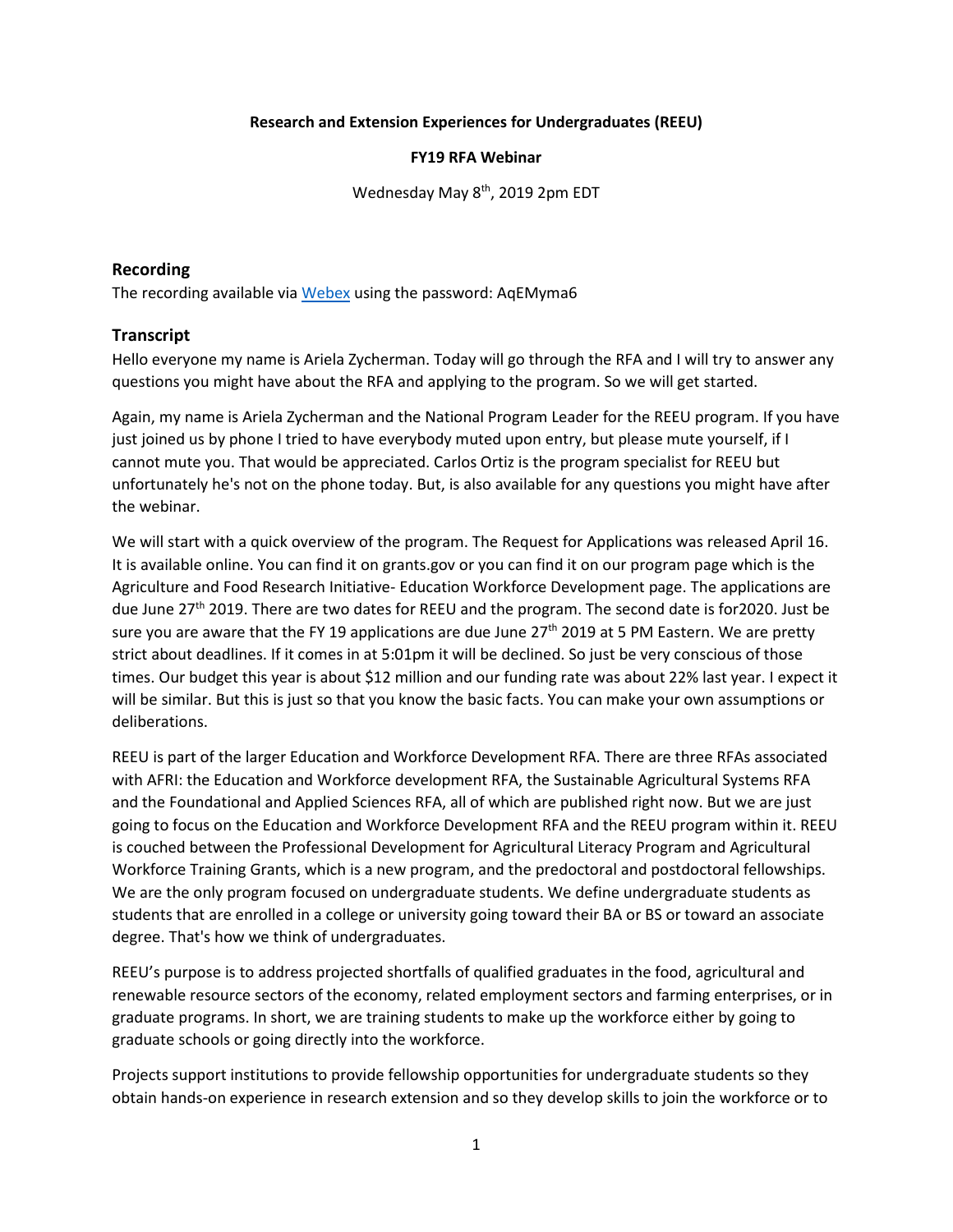go to graduate school; So that they receive a strong mentoring experience required for success in the food and agricultural, natural resources, and human sciences; So that they can participate in research and extension projects that deliver information to other people; So that they learn communication, leadership, and other critical thinking skills; And so that they are really competent professional people who can go out into the workforce or really, into the world, and make a difference. What is really important to note, is that these are fellowship opportunities for really substantial research and extension experiences that go beyond traditional coursework. This program does not support tuition or credit and it really is not about small or short experiences, but rather an extensive experience where students can really engage in a lot of different opportunities so they become well-rounded, so they can get their hands dirty, so they are out of the classroom and they are learning by doing. Those are things you should think about when you come up with your project design.

Examples of experiential learning include, but are definitely not limited to research and extension apprenticeships and internships or similar participatory learning within the Farm Bill Areas; Practicums and agricultural labs or farms or cooperative extension programs; And externships in the private or public sector and study abroad focused on global food security issue or global competencies. We are excited if you can come up with something beyond that list, if you can do something new and unique and special for those students that they can't normally have access to. These are just some of the more traditional ways that we see this program rolling out.

Students might also build skills for graduate studies; explore opportunities in academia, business, government, or other career paths; and forge mentorships with professional and business leaders and faculty. These three bullets are actually pretty important. In addition to the externship or internship, programs should think about ways that students are getting ready, not just experiencing the skills, but are getting ready to apply to graduate school. What are some career options they might think about in graduate school or what are some unique jobs included in agriculture that they had not thought about. Or they should be able to work with a mentor who helps them process information and become professionals that can think critically, be calm in a workforce, and work well in teams. These are part of the experience that really just go beyond a general internship.

Projects have to meet at least one Farm Bill priority. They can meet two, they can meet three. We aren't going to determine which of the Farm Bill priority you are meeting- you have to tell us. These are the six Farm Bill priorities: plant health, production and plant product; animal health, production and animal products; food safety, nutrition and health; bioenergy, natural resources and environment; agricultural systems and technology; and agricultural economics and rural communities. If you are familiar with these, they are also how you look at foundational and applied sciences. It is part of a larger push for how we are going to approach food and agricultural sciences in the future and it is why we train our students in these buckets.

REEU is also the only Education and Workforce Development Program that supports the FACT initiative (Food and Agriculture Cyber Informatics). You really see the FACT initiative in the foundational and applied sciences but you see it here also. Basically, and in a nutshell, it is our big data initiative. It promotes data competency and is including, but not limited to, high dimensional and multi-scale data, machine learning and AI, or predictive modeling, or anything you can think about that might be related to data or data infrastructure or data privacy. It supports interdisciplinary efforts that integrate computer science or engineering with any other science- the basic plant and animal sciences, business,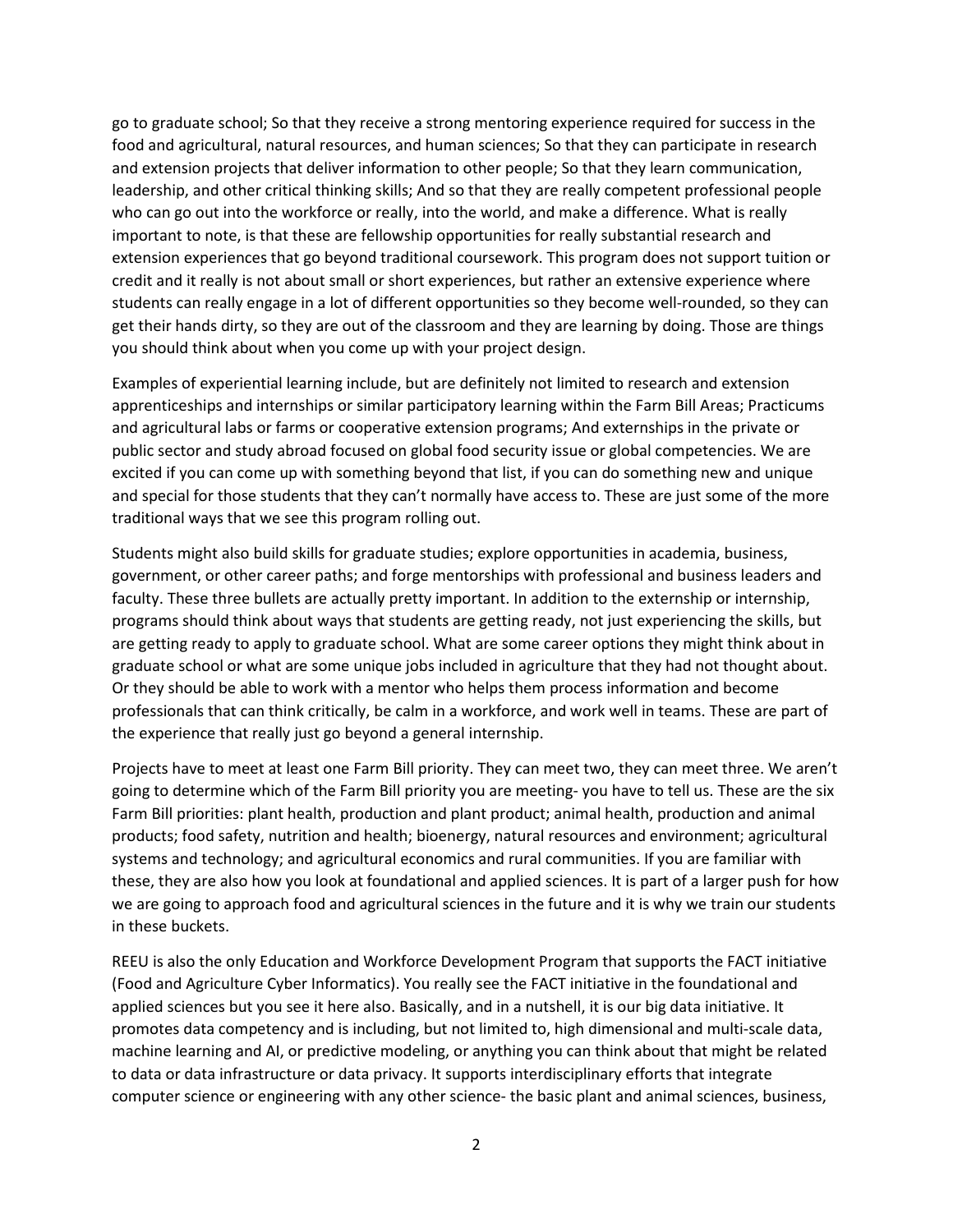economic, social sciences, arts communities- and thinking about how we can train our students to be at the forefront of combining these knowledge systems. This can be as clear as just training agricultural students in data or it can be the joint training of students who come from engineering and you want to expose them to ag and how these students might work well with students from ag that have never really thought about computer science. They have that sharing of information and sharing of experiences. We have money earmarked for FACT so I would encourage you if you have some sort of component in your project think about applying for a FACT REEU. If you do apply for it, please put it in the title. It helps us identify reviewers and it helps us track those projects. A common question that I get about FACT is, "What if it is a component of the proposal but not the whole project?" I would say if the intention of the project is to teach some sort of FACT skill then that is a FACT program. If you have a set of eight internships and only one of them is FACT related than it is not a FACT program. When you are deciding if you have a FACT program think about the intention. What are the learning objectives and what are the goals of your project- and if they are related to FACT then it would be a FACT project.

We encourage proposals that involve industry participation and target FANH (Food, Agriculture, Natural Resources and Human Sciences) sciences in an industry where there is documented shortage of talent or lack of adequate skills preparation for the needs of that industry. There was a Purdue study a few years ago that show that there are going to be some great vacancies in the food and ag industry space so it would be nice to see projects that say, "hey, we know that there's going to be some questions about XY and Z and that there definitely are not enough students trained in XY and Z. So our project will be able to train 40 students over a course of five years to do that thing and they will be prepared to go into the industry." That knowledge of what needs to be prepared, comes from industry, or relationships from other organizations beyond the University, that might be future employers of those same students.

We encourage projects that result in the implementation of self-sustaining models for increased and enhanced experiential learning opportunities for students at the host university and students at other universities. We would like to see proposals that involve new collaborations or enhance existing partnerships with community colleges and minority-serving institutions and other the institutions where there are limited research and extension opportunities in the relevant STEM fields. That is to say, we do not require that you engage with students beyond your university. But if you are at a small university that maybe does not have all of the laboratory space or the field space or the cooperative extension space that another school nearby might have, but you have students that are interested, I would encourage you to think about partnerships. Or, if you are at a school that does have those resources and there are some schools around you or you want to open up the program nationwide, we think it would really change the national training of undergraduate students to get them ready for the workforce and could make a big difference in the long run by sharing these resources. So we encourage moving beyond just limiting the student body to the University. But we don't have a requirement for it.

New in FY19 we have the Education Coordinated Network for Research and Extension Experiences for Undergraduates. This will be only be offered in FY 19. We hope it will be a single five year grant. We are going to offer one award. This came out of some stakeholder feedback at a project Director's meeting last year. We have envisioned a place where the REEU-ECN will offer a clearing house for documents and maintain a virtual space for Project Directors and Key Personnel, would also offer a list serve, and it would organize the PD meeting. It would also develop and maintain a portable public facing website to include information on all funded REEU programs and links to the website. We would hope that this is a place where students, if they were looking for a program, but do not come from a university that offers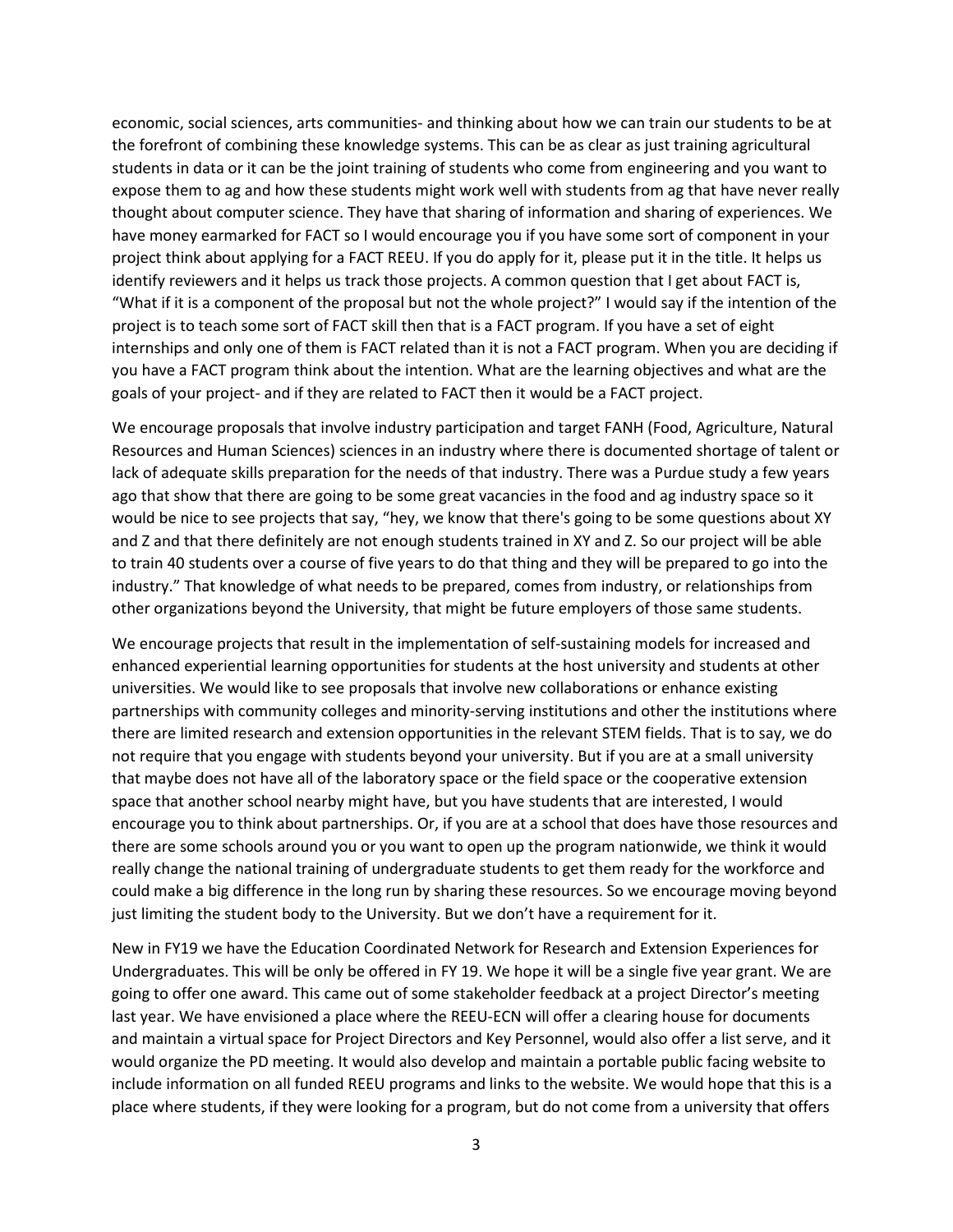a program, can look on this website and say "This is what I am interested in, and this is what the opportunities are that I'm actually eligible for." So if you are thinking of applying for the REEU-ECN, just put that in the title and that would help us identify which ones will go in that pile. We are only going to award a single grant but we have high hopes that it will really going to shape how REEU functions in the future and what the impact could be on the nation.

So moving on to program guidance. All of this information is in the RFA, so if you miss anything to worry about it, it is all there. And you can always call me if you have questions. So we will cover the RFA, types of submissions, eligibility, writing a good proposal, budgeting, funding restrictions, and then actually physically, or virtually in this case, submitting a proposal.

The RFA is the most important part. An RFA is where you have the information on what is to be included, what the scope of the program is, what the budget looks like. The RFA can be found, like I said before, on Grants.gov or the project resource page, or you can Google it and I'm sure it will come up. So again REEU is part of the Education and Workforce Development RFA. A couple years ago it was called Education and Learning Initiatives (ELI) but we have changed the name last year, this is the new name.

There are two types of applications. There are new applications which are typically applications that have not been previously submitted to NIFA and there are resubmission which were submitted previously to NIFA but were not funded. In the resubmission you get to put in a one-page response to previous reviewers, so it's a little bit of an advantage, that you get to explain how you improved your project and a new submission is a new submission. You might notice that there are no more renewals. We tried renewals out for the first time last year as the program is still pretty new and we had the first cohort that was moving toward the end of the life of their grants. But renewals turned out to be administratively challenging. We decided with the help of leadership in the Awards Division that we are asking people to submit new applications and to include a progress report, which shows how the previous evaluation, what you learned or did not learn, changed how you are running your program now. There have also been budgetary changes and expansions of the timeframe of the program so you will have to adjust to the new requirements of the program so that is why a new application is how we are moving forward with that. But if you have an expiring award or you will have an award that already expired and you are thinking about what to do next- this is how to move forward with that. Details on the progress report are in part IV.C. I will talk about it a little later, but that's an external document with all of the narrative instructions, all the instructions for response to previous reviewers, and instructions on the progress report, and anything that you need to know to have a complete application.

So who can apply for an REEU? If you are applying for a single function grant which means just research, just education, or just extension - it can be a state agricultural experimentation station, colleges and universities- including those offering associate's degree, university research foundations, other research institutions and organizations, federal agencies and national labs, private organizations and corporations, individual citizens, or any group of two or more of those. There is really a very wide group of people that can apply for a regular REEU that is single function.

If it is integrated it is much more restrictive. An integrated project is at least two component. Research extension, research education, education extension. And that is restricted to colleges and universities, 1994 Land-Grant institutions, and Hispanic-serving Universities.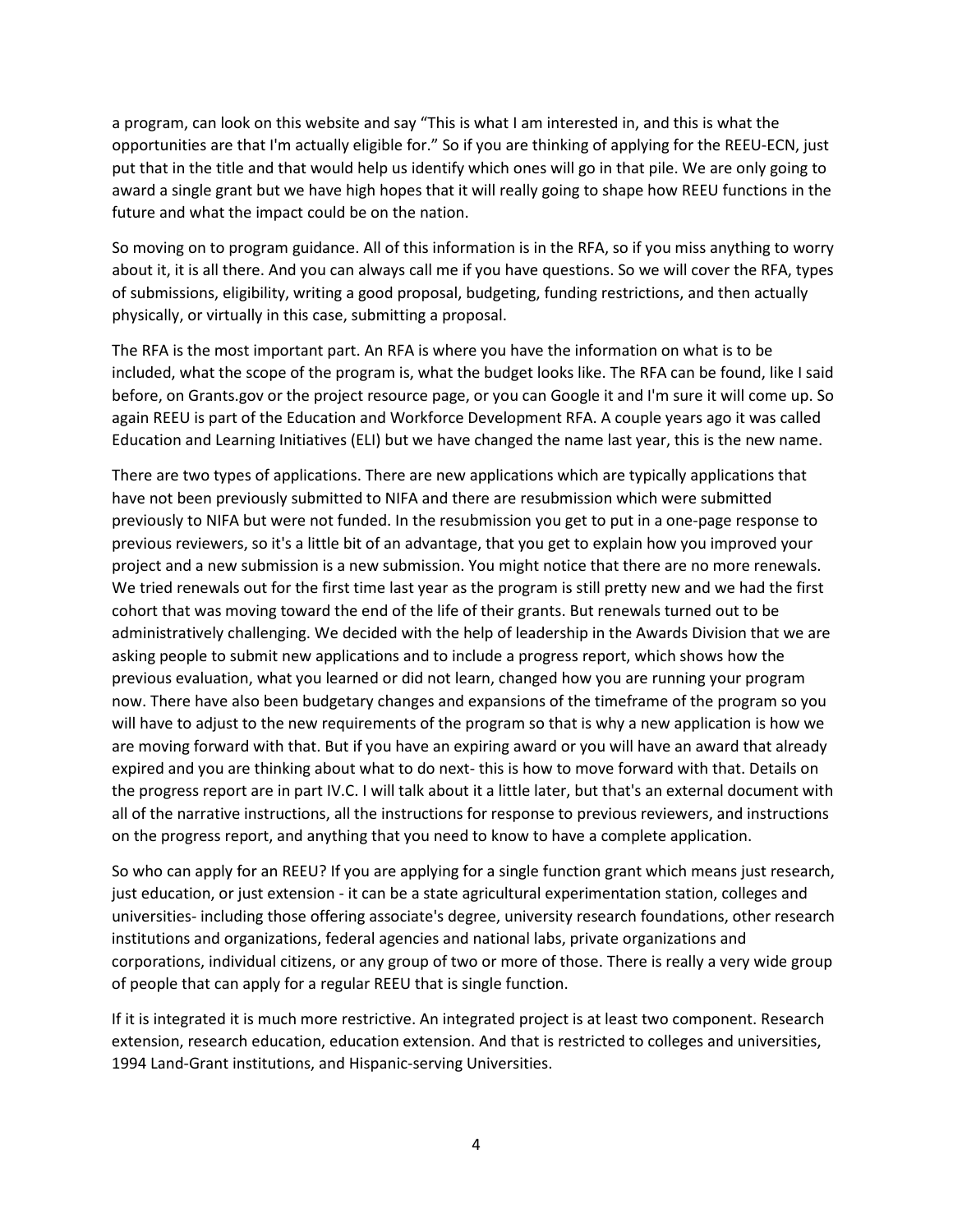There is a third group of applications which fits into the first two categories but it is a different pool of money. We are earmarked to give a certain percentage of our total budget to FASE or strengthening grants for research, education, extension, or integrated. If you are eligible for a FASE grant it means you are a small or midsized institution or minority-serving institution that previously has had limited success in receiving federal funds. That means you cannot be one of the top universities that receive federal funds even if you are minority-serving degree granting institution. It has to be small or midsized or minority serving that has not had much success with federal funding. They can also be state agricultural experiment stations or degree institutions eligible for the USDA established EPSCOR. Those are state that have not received a lot of federal funds. You can find out more about this on the AFRI grant page and that will really go through it- I think there is a flowchart that says how to determine if you are FASE eligible or not. If you are FASE eligible you just have to check a box and if you end up in a place just below the funding line you might be eligible to get a FASE award. It is really a very nice opportunity.

If you are preparing your proposal, substance is key. The way you figure out what your substance should be is by looking at all aspects of the narrative instruction. There's a link on page 26 of the RFA, its part IV.C. That has the information on what you need to include – All the questions you need to answer and the content that has to be included. It should really should help you develop your project in terms of the evaluation and activities and anything else that needs to be done for the project. I would not stop at the narrative instructions. I would also look at the evaluation criteria because that's how the panelists will look at those narratives and say "hmm, have they met all of the goals of the program?" so the evaluation criteria specific for this program is following the link on page 30 part V. B. and if you scroll to the end of the document you get to the EWD the criteria which is different than other AFRI criteria.

Just to give you a hint of what it looks like we look at three major buckets. We look at the scientific merit of the project; the qualifications of the personnel, adequacy of facility, and project management; and we look at the project relevance. So again, finding out where there are those gaps and really what is up and coming and being able to talk about it in a real way.

Follow the formatting requirements. There are many many details that can either get you rejected upon submission or will get your reviewers all riled up and will give you a bad review if you are not paying attention to what the requirements are, specifically in terms of formatting. So make sure that your line spacing and font size is correct. This is in the summary and narrative instructions - again Part IV. C. On the slide, this should be page 26. Sorry I didn't change it. Make sure you put the program code in correctly – A7401. What happens when you don't put the program code incorrectly is, it does not get routed to the program. We do not know to look for the proposal if it's not in the right mailbox. We would not even know that it's there, if you don't tell us. But if you do accidently put it in the wrong box, if you put in the wrong code, it might get rerouted to us if somebody has a closing date that is similar to ours. Or if you don't hear from us in 15-30 days saying, "Hey, you have been accepted into the program for review," let us know and we can look for it. Eliminate math errors in budgets and spelling and grammar mistakes in the narratives. And include all necessary attachments.

Budgeting basics for REEU. REEU is for four or five years. Four year projects cannot exceed \$400,000 and five year project cannot exceed \$500,000. Project cost must be budgeted predominantly for student support and that includes stipends, housing, meals, travel cost, housing, and laboratory use fees. The way you should think about this is, how you ensure equity for all students so that a student does not have to decide between having a job for the summer and taking on this sort of experiential learning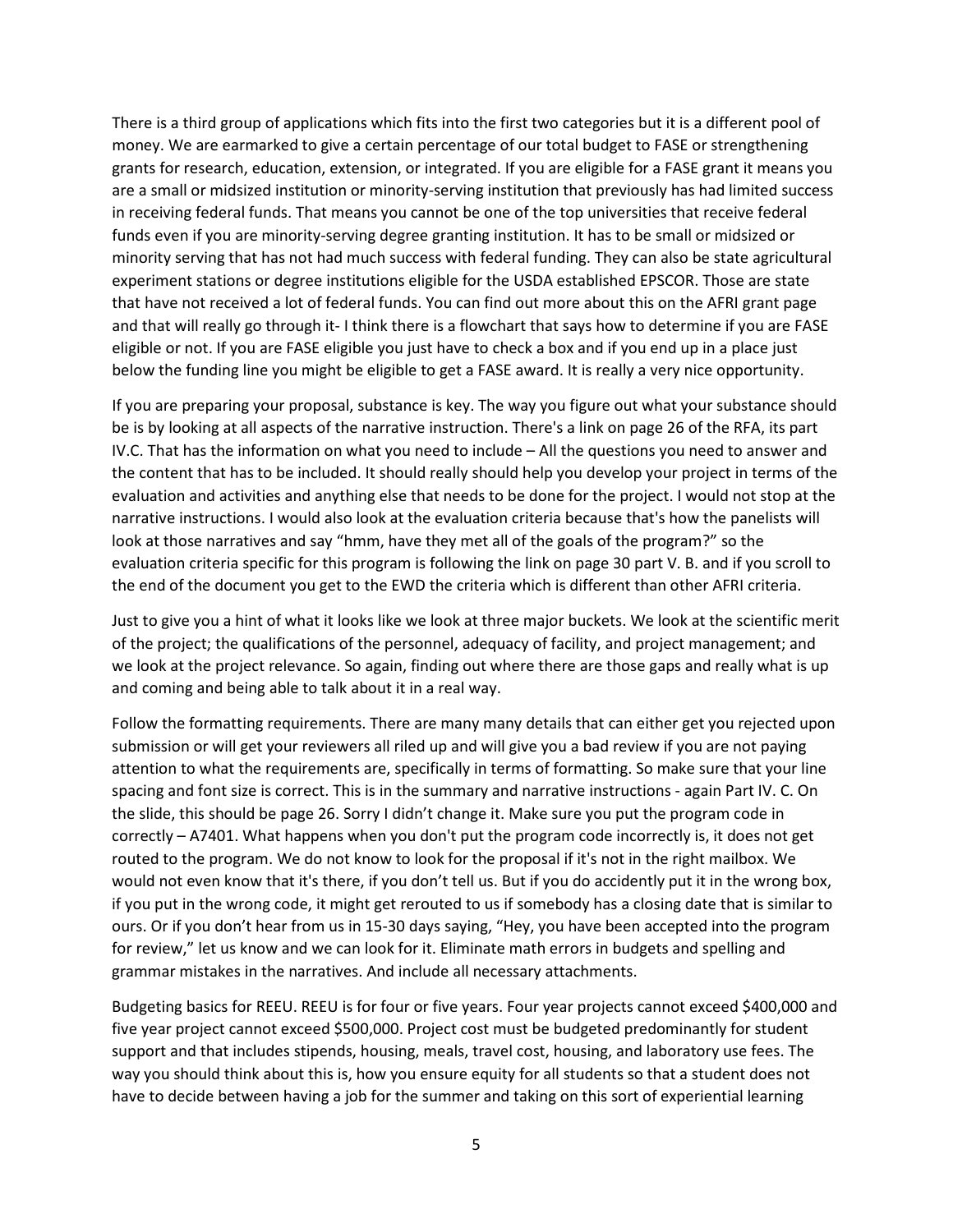activity? How can we even out the playing field for all students, so that when they graduate they have had similar opportunities to move forward with. So if that means you're supporting them with a stipend and they have money for housing instead of working for those things in a regular job that is how you have to support them. Costs outside of this have to be modest and reasonable and can include justified support for the coordination of the program. I cannot tell you how many times I get the question "What is the percentage of support that can go towards the coordination of the program?" or "What is the amount that a stipend should be?" or "How much should be allotted for housing?" I can tell you that my answer will always be the same. We do not determine that for you. You have to justify what is appropriate for your program. I would start to do that by asking "what do my students really need?" "What do I have to do to achieve that equity?" And "what can we actually offer them?" And then say, "Well, what is the real amount of time it will take to coordinate the program?" You are unlikely to get full summer salary for this program but might be able to get a percentage of time for handling the logistics, making sure the students have mentorship support, coordinating the faculty mentors, dealing with getting all of the housing or the lab spaces in order. Those are where you can get support. And you should get it, you should not be working for free. But, you need be honest about the actual amount of time it takes to do that and this won't support anything beyond that. Because, as a reminder, this is a student fellowship, this is about the students being able to participate. Indirect costs are limited to 30%. So those indirect costs are here and they are part of the program so we are encouraging administration to think about how they can use those indirect costs to support the program. And matching is only required if a project is commodity specific and not of national scope

Funding restrictions. The project director has to be from the primary host institution but there can be co-PIs and mentors from other institutions. Tuition for course credit and promotional items are not allowable. Each institution can submit three proposals but we will only give them one award per year for REEU. You can hold the REEU-ECN and REEU, but you can't hold more than one REEU. And AFRI EWD programs, in general, cannot be used for construction or any sort of alteration of existing buildings or facilities.

Budgeting for the REEU-ECN is \$400,000 for five years. The indirect costs are also limited to 30% and the same restrictions about construction, acquisitions, expansion, and remodeling still apply. So for REEU-ECN that would mean that you would have to have the virtual infrastructure to support what we are asking for.

How to apply. You go toGrants.gov, and you look up the program and that's where you submit to REEU and all of the NIFA programs. If you have never applied to Grants.gov be advised that it takes a lot of prep ahead of time to take care of that. You have to have DUNS and SAMS identification numbers and these can take a long time to be credentialed so make sure that you do that early, I mean now, and try to get that underway. Make sure that your institution is able to submit through grants.gov and they know how to do that. Make sure that everything is submitted in PDF and if you have issues with grants.gov call them for technical support. Do not wait until the week that applications are due because they get overwhelmed by the need for support.

FAQs for the program are available on our website under program specific resources.

Just in a nutshell, this is the program details again. For REEU there are four project types- research, education, extension and integrated projects. We do support standard and strengthening grants. The application deadline is June 27 at 5 PM Eastern exactly. The program code is A7401. Budgets can't